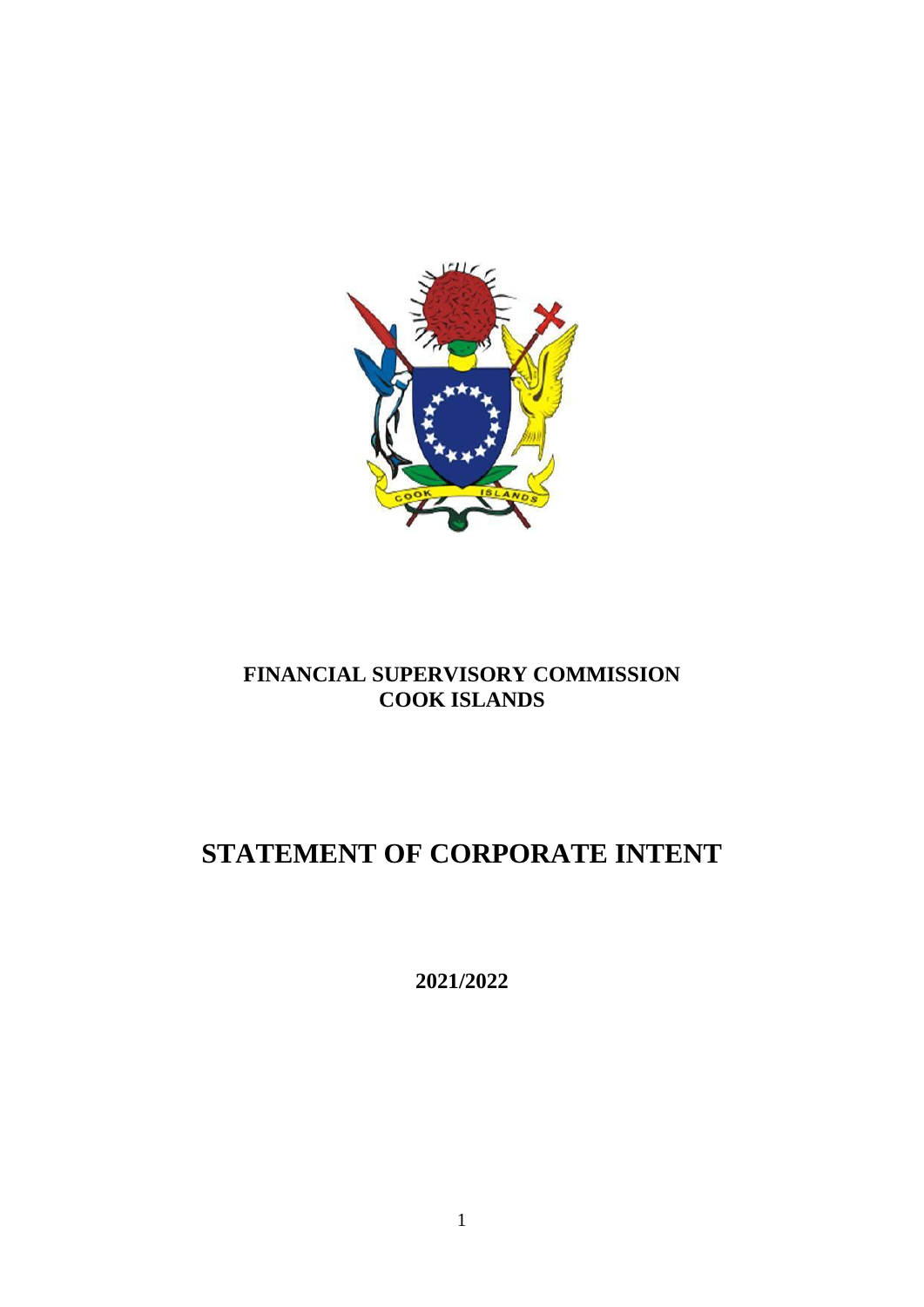### **Foreword**

The Financial Supervisory Commission works to promote and maintain the stability and integrity of Cook Islands financial institutions and the broader sector. We do this by promoting best practices and standards within the financial system, which best supports a sustainable and productive economy.

We are committed to meeting the challenges and risk that are ever present in a small, but globally connected financial system while making the most out of opportunities available for the Cook Islands.

A current and severe example of those challenges has been the economic disruption brought about by the COVID-19 pandemic. The change and adaptation forced upon us in the Cook Islands and throughout the globe has necessitated us taking urgent and unprecedented action to maintain financial stability.

Our COVID-19 response to date has included putting in place our COVID-19 loan deferral programme along with high frequency monitoring and reporting arrangements for our banks, reprioritising supervision activities and extending certain reporting deadlines to allow our financial institutions to focus primarily on assisting their customers, and where needed, assisting with government led initiatives under the Economic Response Phases.

It is clear that the global economic disruption and the impact on our economy is expected to persist for some time yet, leading to lower economic growth, more unemployment, and inflation well into 2021. However, we are confident that as the financial regulator, our financial institutions are in strong positions to weather this economic storm and support the inevitable economic recovery. This confidence is based on the work done by ourselves and our financial institutions during the "good times" of recent years to be well capitalised and have strong internal procedures and controls, particularly around credit risk. Previous gains in reducing bad assets in banks loan books will provide some much-needed resilience for the coming months.

This crisis has also further highlighted the need to invest in the digital transformation of our regulatory framework and capabilities and there will be a particular focus in this area in the coming year and beyond.

Other ongoing challenges remain, including the implementation of tax reforms for the international financial sector and the addressing financial crime in the Cook Islands which we will continue to focus resources on.

We will continue to work closely with industry, Government, international colleagues and the wider public to ensure we are operating at best practice levels while ensuring we act in the best interest of all Cook Islanders.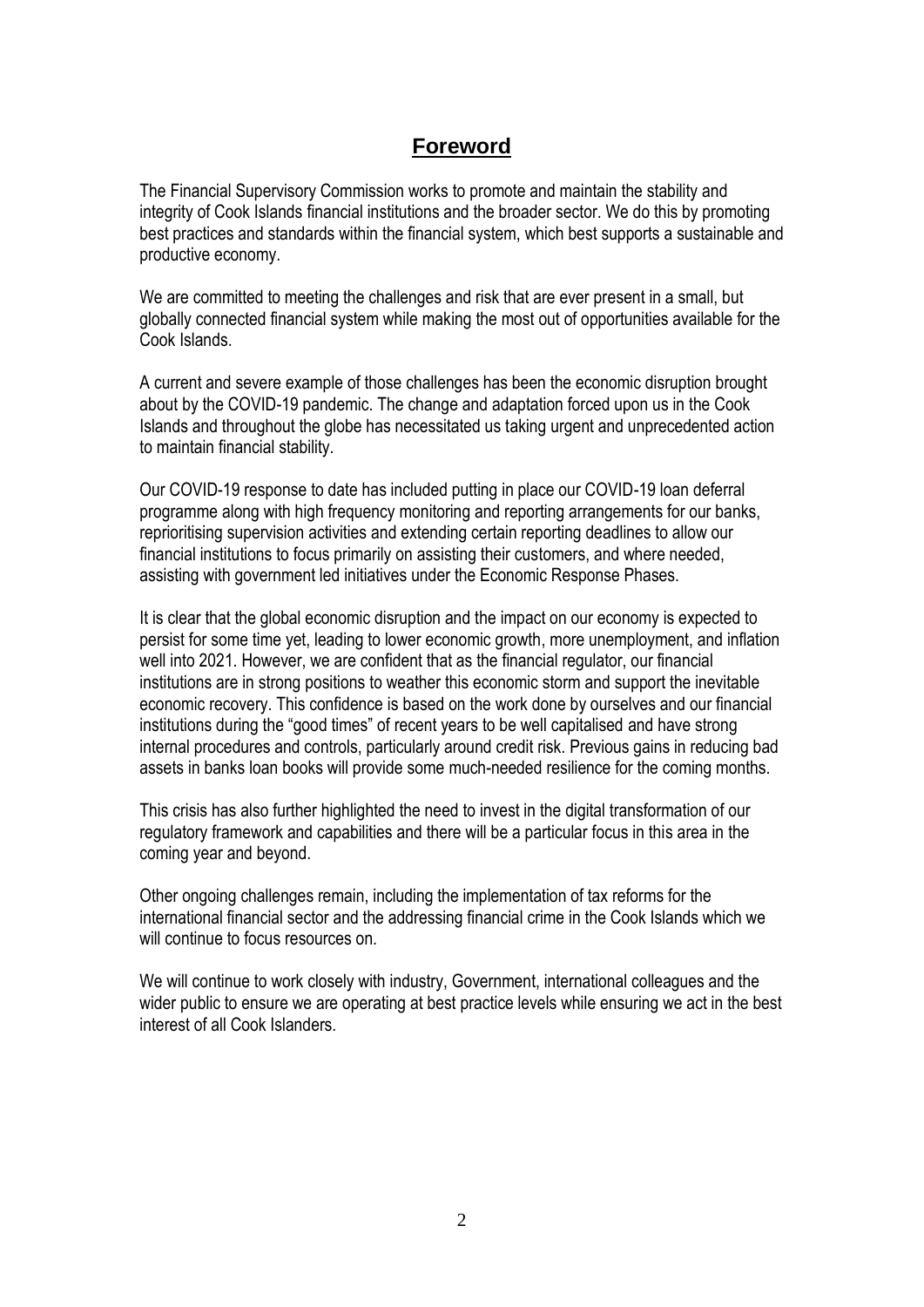## **Table of Contents**

| Introduction                                                                                                                                                                                                                                                                   | 4                                         |
|--------------------------------------------------------------------------------------------------------------------------------------------------------------------------------------------------------------------------------------------------------------------------------|-------------------------------------------|
| Vision of the Commission                                                                                                                                                                                                                                                       | 4                                         |
| Mission Statement of the Commission                                                                                                                                                                                                                                            | 4                                         |
| Objectives of the Commission                                                                                                                                                                                                                                                   | 5                                         |
| Nature and scope of activity to be undertaken during the year 1 July 2021<br>Supervision and Regulation<br><b>Financial Intelligence Unit</b><br><b>Registry of International Entities</b><br><b>International and Domestic Liaison</b><br>Legislation<br><b>Miscellaneous</b> | 7<br>$\overline{7}$<br>8<br>9<br>10<br>11 |
| Nature and scope of activity to be undertaken during the year 1 July 2022                                                                                                                                                                                                      | 11                                        |
| Performance Targets for the years commencing 1 July 2022 and thereafter                                                                                                                                                                                                        | 13                                        |
| The Financial Resources required to achieve the Performance Targets<br>Expenditure<br>Revenue                                                                                                                                                                                  | 14<br>14<br>15                            |
| The Accounting Policies of the Commission                                                                                                                                                                                                                                      | 17                                        |
| Other Matters as agreed between the Minister of Finance and the Commission                                                                                                                                                                                                     | 17                                        |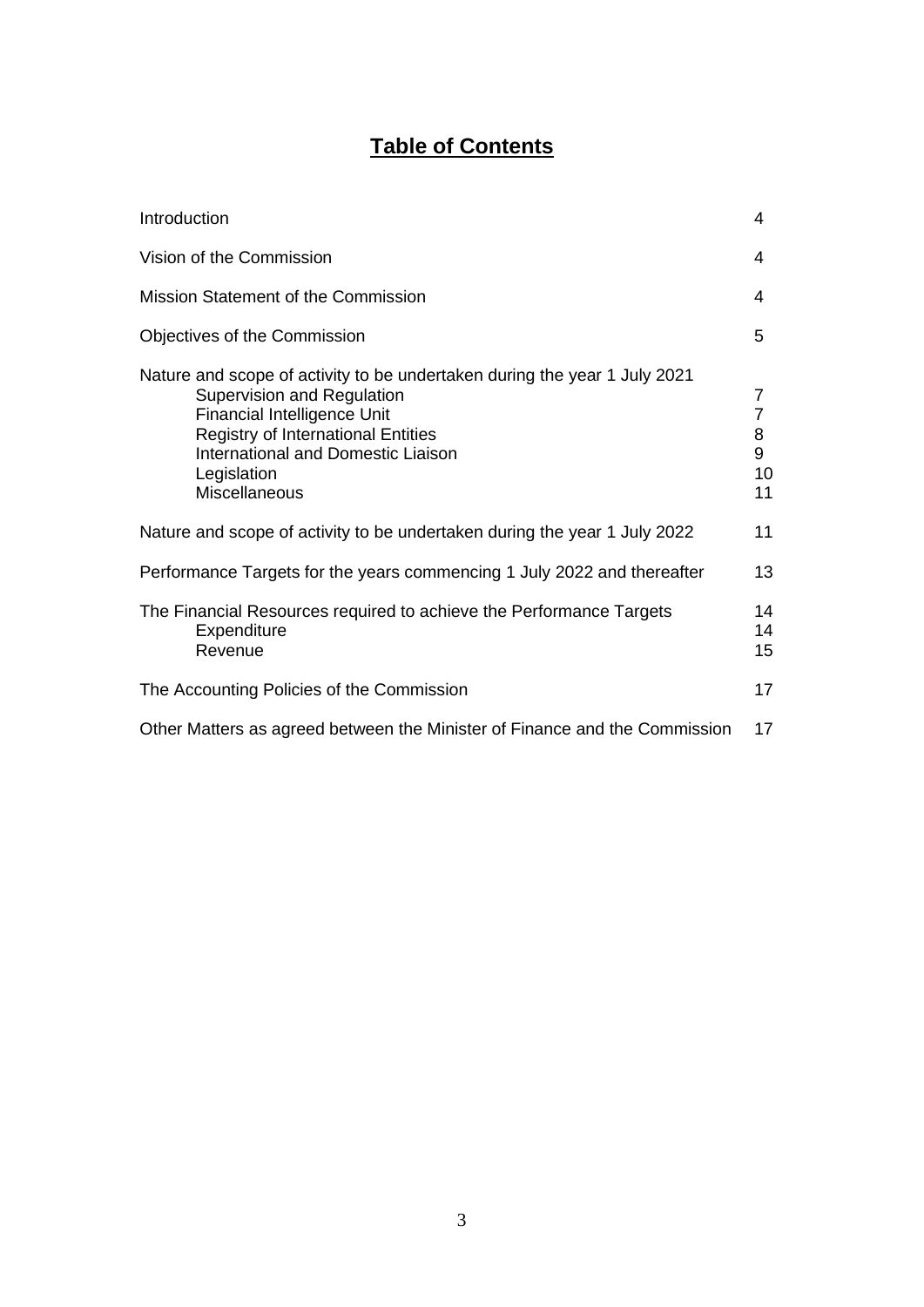### **Financial Supervisory Commission**

### **Statement of Corporate Intent: 2021/2022**

#### **Introduction**

The Financial Supervisory Commission was established, by the Financial Supervisory Commission Act 2003, on 3 June 2003 by determination of the Queen's Representative through Order in Executive Council.

The Board of the Commission comprises:

Geoff Stoddart, Chairman Martha Henry Fletcher Melvin Christina Newport Gaye Whitta

This Statement of Intent is issued by the Commission for the purposes of section 27 of the Financial Supervisory Commission Act 2003. It covers the year 1 July 2021 to 30 June 2022 and as required by section 27 comments, insofar as is practicable, on the next financial year to 30 June 2023 and beyond.

The Commission is funded directly from the financial industry, primarily via annual licence fees and international entity registry related fees.

#### **Vision of the Commission**

The vision of the Commission is:

*To be a financial regulator that is committed to excellence, integrity and supportive of growth and development of the Cook Islands financial services centre.*

#### **Mission Statement of the Commission**

The mission statement of the Commission is:

*To oversee an effective and efficient prudential and investigative supervision regime applying risk-based, and intelligence-led, policies in line with internationally accepted best practice.*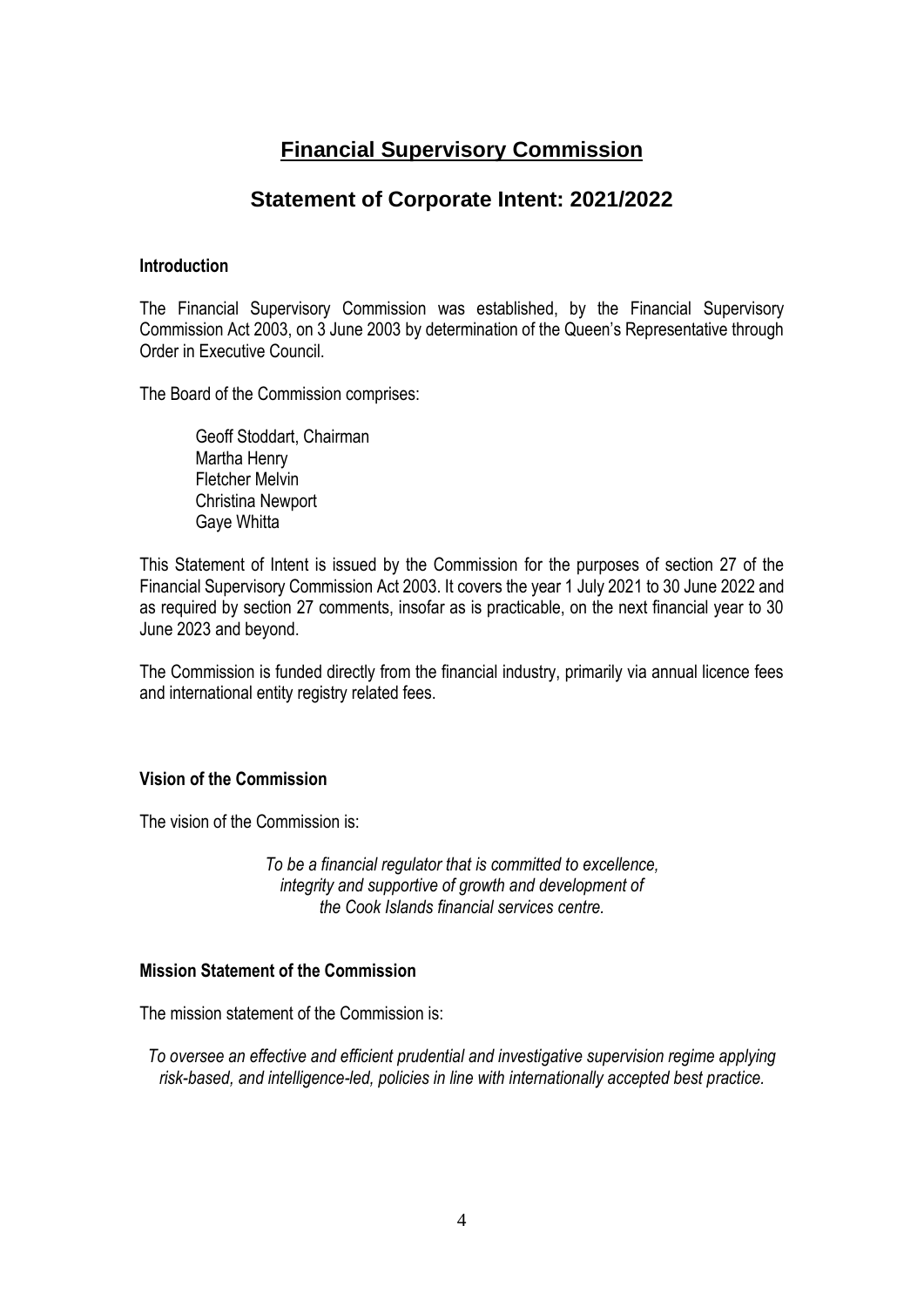### **Objectives of the Commission**

The objectives of the Commission are:

- To supervise licensed financial institutions to determine whether they are in sound financial condition and are complying with their governing legislative and supervisory requirements;
- To advance and administer a supervisory framework which complies with internationally accepted standards and promotes the adoption of policies and procedures designed to control, manage and mitigate risk;
- Through the supervision of licensed financial institutions, to promote financial stability and sound business practices in the financial sector;
- To assist the financial industry to develop through establishing and maintaining an internationally credible regulatory and supervisory regime;
- To operate the Registries of International Companies, International Trusts, International Partnerships, Limited Liability Companies and Foundations to a professional standard;
- To engage with the Cook Islands community to raise awareness on issues relating to the financial industry;
- To facilitate the prevention, detection, disruption, investigation and prosecution of money laundering, the financing of terrorism, proliferation of weapons of mass destruction, currency declaration and serious offences in the Cook Islands;
- To provide an environment in which the financial sector and law enforcement agencies can exchange and analyse information and intelligence to detect, prevent and disrupt financial misconduct and serious offences threats against the Cook Islands;
- To facilitate the collection, analysis and dissemination of financial intelligence relating to suspicious financial activity to the appropriate domestic and international authorities in a timely manner;
- To continue the ongoing assessment of threat and risks to the Cook Islands AML/CFT;
- To continue work with Crown partners to detect and identify cyber risks as well as prevent and disrupt identified cyber threats and
- To work with Crown partners to support an effective law enforcement strategic and operational response against those seeking to engage in financial misconduct and serious offences

In working towards these objectives, the Commission will continue to prioritise addressing the impact of the COVID-19 global pandemic on the financial industry, in particular with the banking industry, to ensure that medium to long term financial integrity and stability is maintained.

The Commission is the licensing authority of "licensed financial institutions<sup>1</sup>" and will monitor the performance of all licensees against those standards imposed by the legislation which the Commission administers.

The Commission is the administering Crown Agency for the following enactments:

<sup>&</sup>lt;sup>1</sup> "Licensed financial institutions" include banks licensed pursuant to the Banking Act 2011, trustee companies licensed pursuant to the Trustee Companies Act 2014, insurers and insurance intermediaries licensed pursuant to the Insurance Act 2008, captive insurance entities licensed pursuant to the Captive Insurance Act 2013 and money changing and remittance businesses licensed pursuant to the Money Changing and Remittance Businesses Act 2009.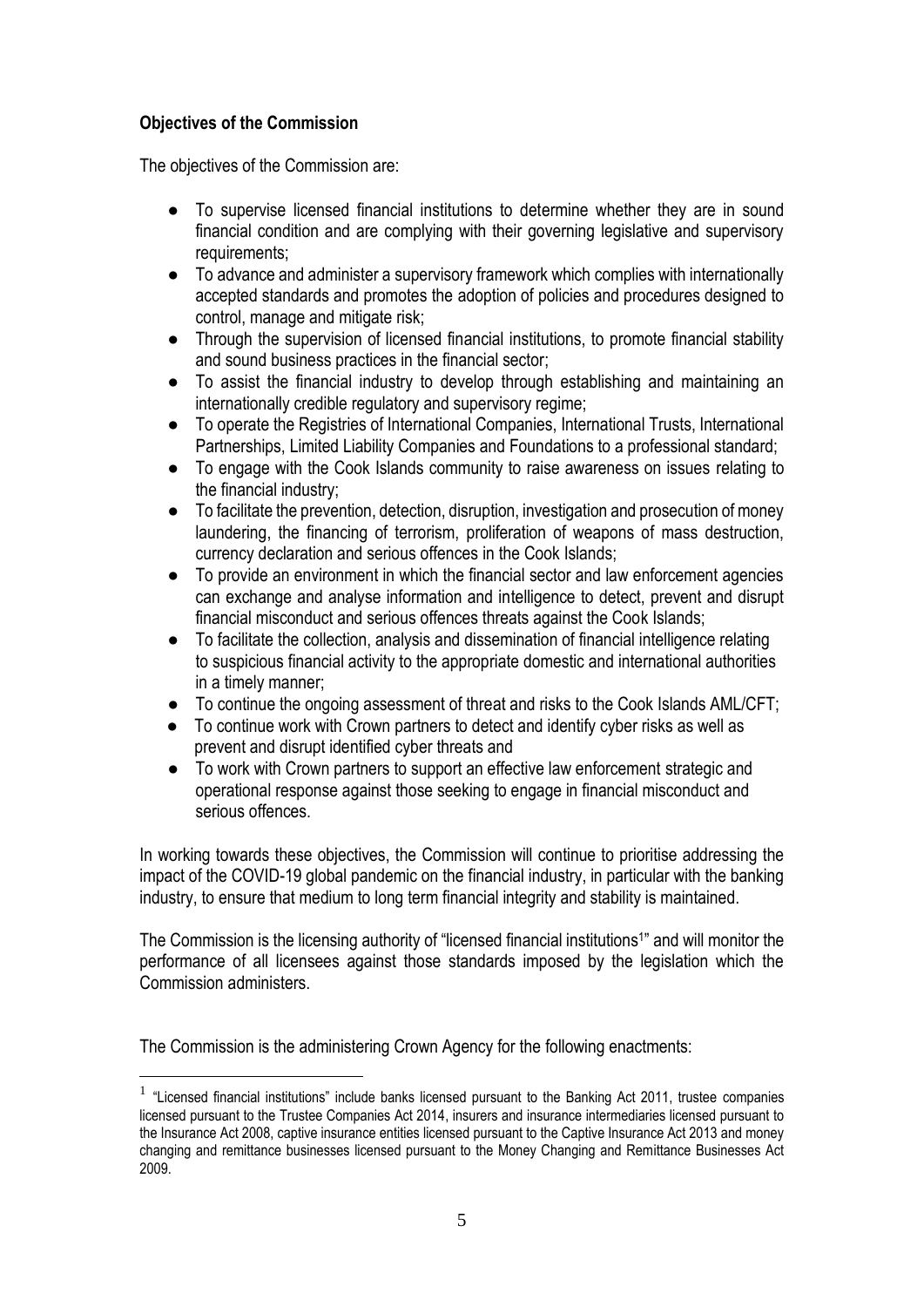- Banking Act 2011
- Captive Insurance Act 2013
- Currency Declaration Act 2015/16
- Digital Registers Act 2011
- Financial Intelligence Unit Act 2015
- Financial Supervisory Commission Act 2003
- Financial Transactions Reporting Act 2017
- Foundations Act 2012
- Insurance Act 2008
- International Companies Act 1981/82
- International Partnerships Act 1984
- International Trusts Act 1984
- Limited Liability Companies Act 2008
- Money Changing and Remittance Businesses Act 2009
- Trustee Companies Act 2014

The Commission is required to make recommendations to the Minister of Finance for legislative, administrative or other action which will facilitate the objectives of the Commission in developing and regulating the integrity of licensed financial institutions. In line with the Commission's newly drafted five-year Strategic Plan, a focus will be ensuring that the regulatory framework which the Commission operates recognises and provides for the digital transformation of financial products and service delivery.

The Financial Intelligence Unit, as an independent division of the Commission, will continue to actively administer the Financial Transactions Reporting Act 2017 (FTRA 2017) to combat financial misconduct and the commission of serious offences. Compliance with the FTRA 2017 will continue to be undertaken on a risk based approach.

Whilst monitoring compliance by all reporting institutions with the FTRA 2017, the Financial Intelligence Unit will continue to also administer the Financial Transaction Reporting (Maritime Cook Islands) Regulations 2017 which specifically address the due diligence and compliance requirements of the Cook Islands international shipping registry.

The Commission will continue to act as a good employer, as that term is defined in the Public Service Act 2009, prioritising capacity building and professional development of its employees and providing a constructive work environment.

Government's policy in relation to the Commission is to promote and support the Commission in its objectives and functions as an independent institution, free from Government direction in regards to performance of its statutory functions and duties.

These objectives will apply for the year commencing 1 July 2021 and for the foreseeable years to follow.

#### **Nature and scope of activity to be undertaken during the year commencing 1 July 2021**

The Commission will undertake all such activities in this section in a professional, and timely, manner.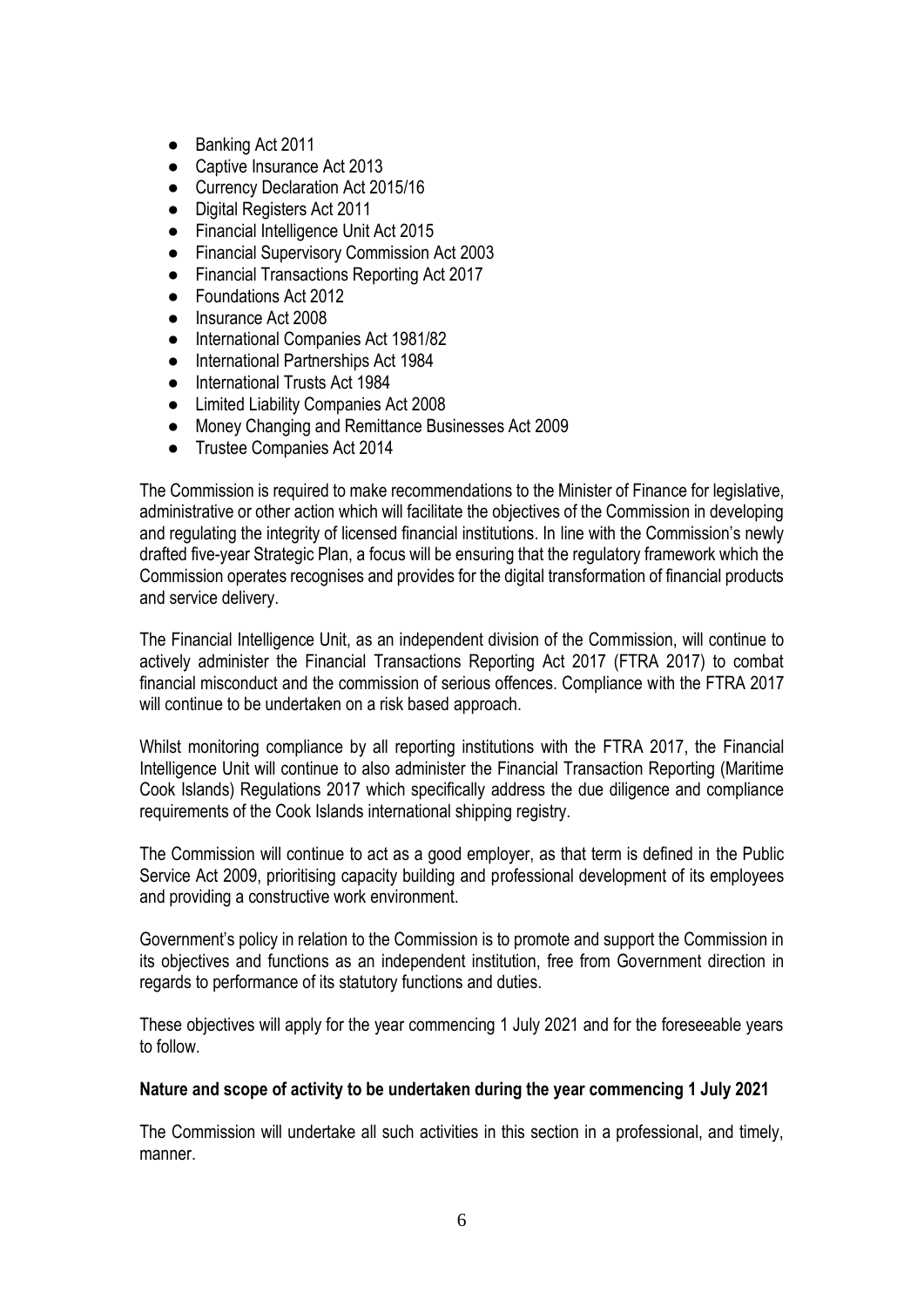#### **a) Supervision and Regulation**

An increased focus will be placed on risks emanating from the impact of COVID-19 for all licensed financial institutions, including risks arising from changes within the Commission's supervision activities due to the ongoing global pandemic.

In line with our Vision, the Commission will apply appropriate administration of the suite of legislation for which it is responsible, whilst acknowledging the importance of doing so in a manner supportive of growth and development of the Cook Islands financial services centre.

The Commission will continue to place emphasis on comprehensive offsite supervision through the review of submitted data, annual audited financial statements and other accessible information, as a risk-based approach is further embedded into our supervision regime across all licensee types.

The Commission will continue to refine its risk based targeted focus onsite inspections with at least one conducted on the majority of licensees in the Cook Islands during the year to 30 June 2022, as the Commission continues to supervise and regulate licensed financial institutions in a manner which is to internationally accepted standards, as mandated for in the FSC Act 2003.

Engagement with low-risk financial institutions and external licensees will continue primarily through submission of annual returns and questionnaires as well as online meetings.

The implementation of the online prudential data analysis system will permit greater analysis on risk indicators and trends, both at an institutional and industry level.

The Supervision division of the Commission will continue to collaborate with the FIU with compliance reviews in higher risk financial institutions.

Where relevant, the Commission will continue to build upon working relationships with home and fellow host regulators and counterparts to enhance leverage off other external supervision measures in place for these licensees.

Keeping abreast of and reporting developments with financial supervision at a regional and international level will remain important.

#### **b) Financial Intelligence Unit (FIU)**

The Commission's staff will carry out the functions and responsibilities of the FlU upon delegation by the Head of the FIU. This includes:

To continue to perform and enhance its strategic and operational intelligence gathering function, and dissemination of that analysis to counterpart agencies, where appropriate, for the investigation of financial misconduct, terrorist financing and the proliferation of weapons of mass destruction.

To conduct risk-based compliance monitoring and examination for all Reporting Institutions in the Cook Islands as required by the Financial Transactions Reporting Act 2017 with a focus on improving the effectiveness of the Cook Islands AML / CFT regime.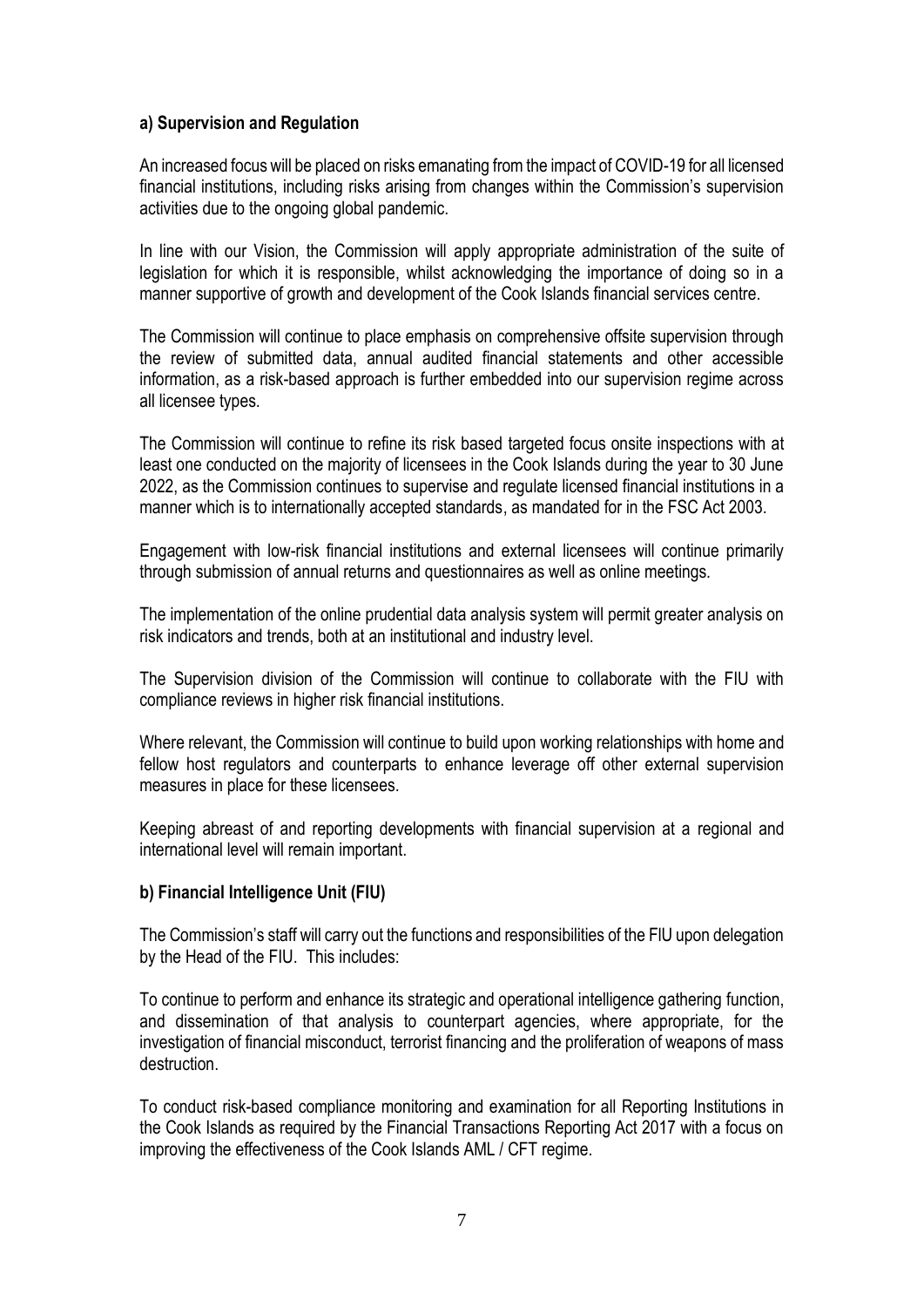To continue the FIU's ongoing work with other Law Enforcement Agencies to improve intelligence gathering capabilities with the aim of improving overall effectiveness in the detection of serious and organised crime.

To investigate and prosecute offences committed under the Financial Intelligence Unit Act 2015, Currency Declaration Act 2015/16 and the Financial Transactions Reporting legislation.

To conduct and assist with parallel financial investigation, and the pursuit and recovery of the proceeds of crime in acquisitive criminal cases.

To foster a stronger partnership with the private sector in order to increase the effectiveness of our collective response to financial misconduct and supervision.

To continue to improve the effectiveness of the FIU IT System to enhance the Units intelligence products and services.

The FIU will work proactively with other government stakeholders to address cybercrime threats and assist in development of a cybercrime prevention programme.

To continue to improve the collection and collation of statistics and information to enable effective strategic analysis to inform risk assessments.

The FIU will continue to coordinate with key national stakeholders in maintaining the national money laundering, terrorism and proliferation financing risk assessment for the Cook Islands.

To continue to actively participate in other National Committees including the AML/CFT Coordinating Committee, Combined Law Agency Group, Anti-Corruption Committee and the Cook Islands National Intelligence Taskforce.

To continue to implement as appropriate the recommendations of the 2018 Mutual Evaluation Report.

#### **c) Registry of International Entities**

The Commission will continue to engage with the Asian Development Bank to explore opportunities for funding to assist in the upgrade of the Registry.

The FSC Registry will utilise exception reporting capabilities, where available, to ensure focussed review of new and ongoing registrations throughout 2021/22 and future periods.

The Registrar will continue to administer effective systems of control to ensure every effort is made to identify any bona vacantia assets, remaining in deregistered international companies, which have vested with the Registrar. These assets will then be realised, as per the manner prescribed in the International Companies Act 1981/82, ensuring maximum return of funds to the Crown.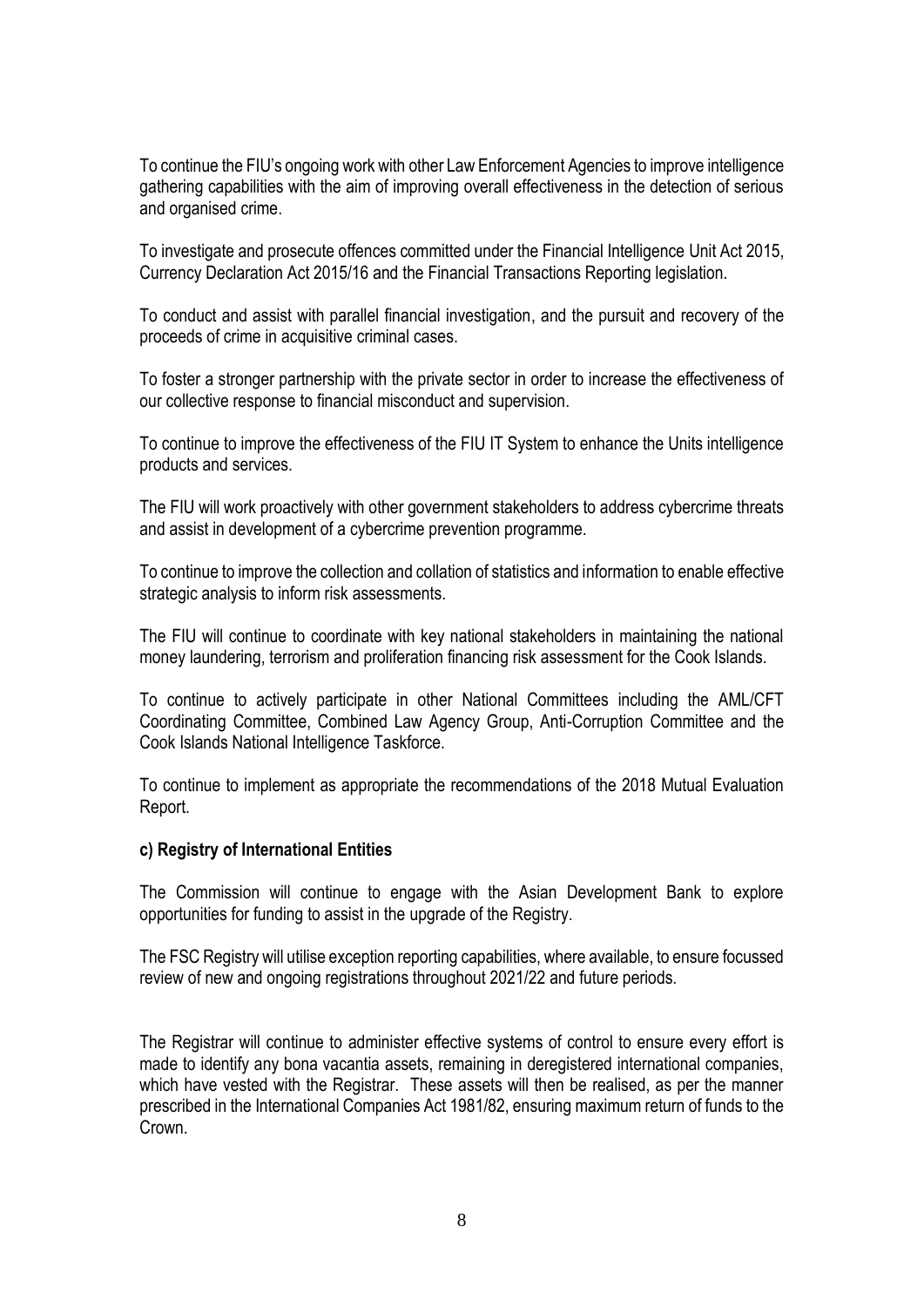The material funds that have vested in the Registrar, that are required to be held in trust for six years before forfeiting to the Crown, will remain subject to systems of tight internal control.

#### **d) International and Domestic Liaison**

Despite travel restrictions due to the ongoing global pandemic the Commission (including the FIU) will continue to actively participate and engage with regional and international forums through remote and virtual meetings and workshops.

The Commission will continue to liaise with the Australian Prudential Regulation Authority (APRA) and the Bank of Papua New Guinea (BPNG), as home regulators, of the Cook Islands branches of ANZ and Bank South Pacific, respectively. The Commission will partake in all ANZ and BSP Supervisory College conference calls throughout this statement of corporate intent year and endeavour to attend any College Meetings which may be convened during 2021/22.

The valuable working relationship developed with the Reserve Bank of New Zealand will continue to be built upon during the 2021/22 year and the Commission will continue to seek opportunities to enhance relationships with home supervisors of insurance licensees, in particular with the Reserve Bank of Fiji and the Central Bank of Samoa.

As in previous years, the Commission will continue to be an active member of the Group of International Finance Centre Supervisors (GIFCS). The Commission will utilise the Multilateral Memorandum of Understanding between members to maximise the sharing and obtaining of, information from other member regulatory bodies. The Commission has committed to providing an evaluator for the mid-2021 Isle of Man GIFCS review, assessing the jurisdiction's compliance with the Group's Standard on Regulation of Trust and Corporate Service Providers. This professional development opportunity will be invaluable for assisting with the Commission's preparation for a future Cook Islands GIFCS evaluation.

The Commission will continue to actively partake in the GIICS professional development conference calls throughout the period under review and pursue any additional training opportunities that may come to the fore in respect to supervisory regimes tailored to Captive **Insurers** 

Technical assistance will continue to be sought from the Pacific Financial Technical Assistance Centre (PFTAC), the International Monetary Fund, and the Financial Stability Institute. This will be supplemented with specific technical assistance from fellow Regulators, via our GIFCS and GIICS network, to upskill in various emerging risks including cybercrime, climate change, data security and virtual assets.

The Commission will participate in the Association of Financial Supervisors of Pacific Countries (AFSPC). The AFSPC regional forum is overseen by PFTAC and comprises financial regulators from twelve jurisdictions across the Pacific.

The Commission will participate in conferences and workshops deemed beneficial for staff of the Commission, FIU and other key crown agencies in the Cook Islands.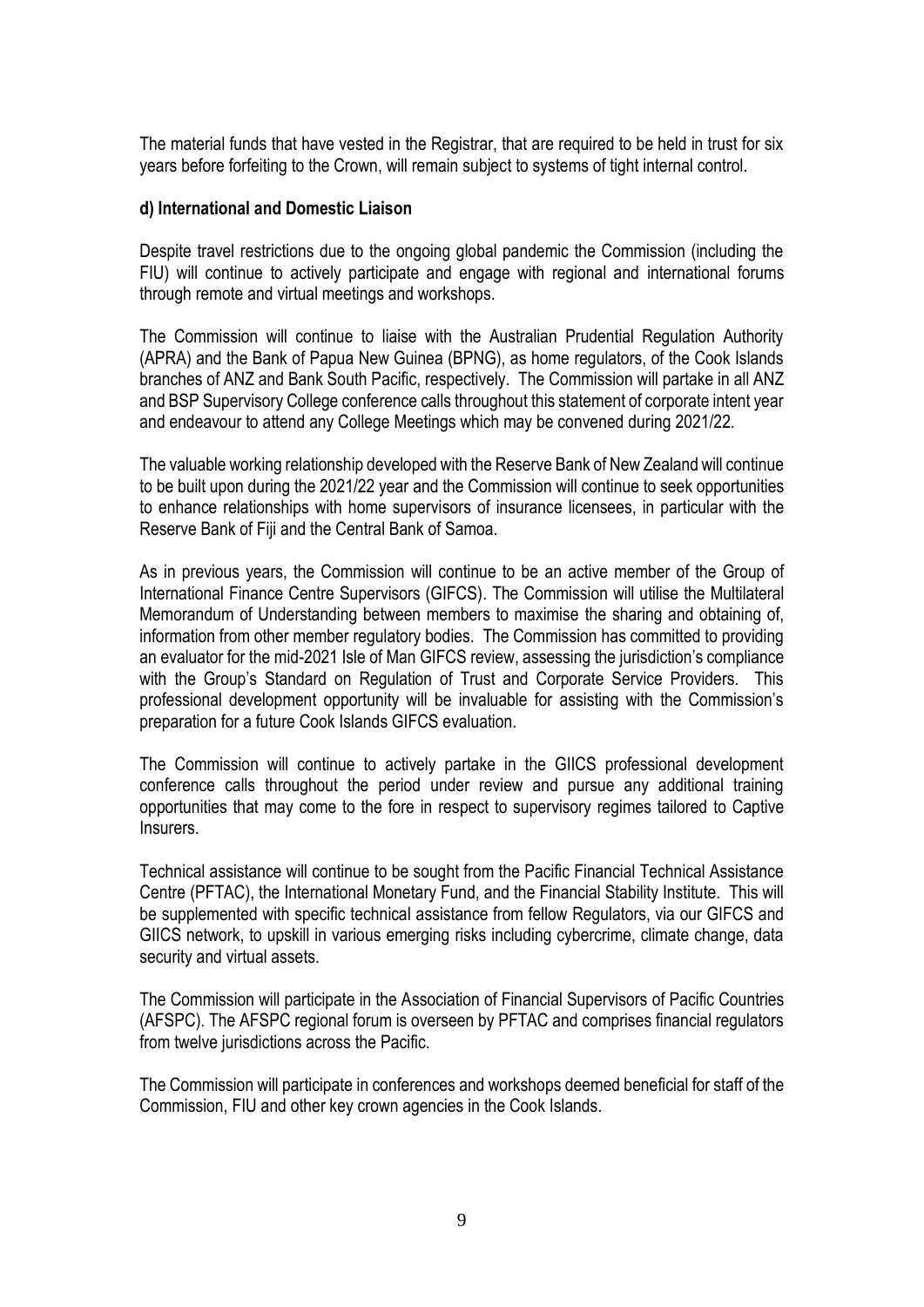#### *Financial Intelligence Unit*

The FIU will continue to participate at key Egmont meetings and workshops. This participation will support the ongoing enhancement of the FIU ensuring that these developments are informed by international standards and best practice with regards to financial intelligence. As a member and participant of both the Egmont Asia-Pacific regional group and the Technical Assistance and Training Working Group, the FIU will continue to build and develop international relations and cooperation to improve the effectiveness of the FIU.

In addition, the FIU will be represented at the Asia Pacific Group (APG) Annual Plenary Meeting and, where relevant, the APG Typologies Workshop.

The FIU will continue to contribute and support the Asset Recovery Inter-Agency Network – Asia Pacific (ARIN-AP) along with actively participating in the Association of Pacific Islands Financial Intelligence Units forum.

The FIU will proactively seek technical support and funding through the relevant and appropriate international organisations.

#### *Domestic liaison*

The Commission will liaise with the Financial Services Development Authority (FSDA) to continue to assist, where possible, with the development of the Cook Islands international financial centre. The development of the Strategic Plan recognises the need to align, where possible, the long terms objectives of the Commission with the development of the financial industry.

The Commission will continue to consider any proposals for legislative change that may be put forward in promoting the financial industry in the Cook Islands, against the desire to ensure that there is no compromise of the continuing advancement in the standard of financial regulation.

The Commission will continue to work with FSDA industry, via the Trustee Companies Association and the Revenue Management Division (RMD) in respect to international tax reform issues facing the international financial industry.

The Commission continues to maintain an open-door policy to meeting with all licensees, and prospective licensees, throughout the year.

#### **e) Legislation**

In line with its five-year Strategic Plan, the Commission will review its legislative programme to ensure it identifies relevant legislative reform to recognise the increasing digitisation of financial products and services and the benefits and risks that come with this.

The Commission will continue to administer the legislation for which it is responsible, including the registration and renewal of international companies, international trusts, international partnerships, limited liability companies and foundations. Likewise, the Commission will embrace the administration of new product trust legislation currently under development by the Financial Services Development Authority, following Cabinet policy approval received in February 2020.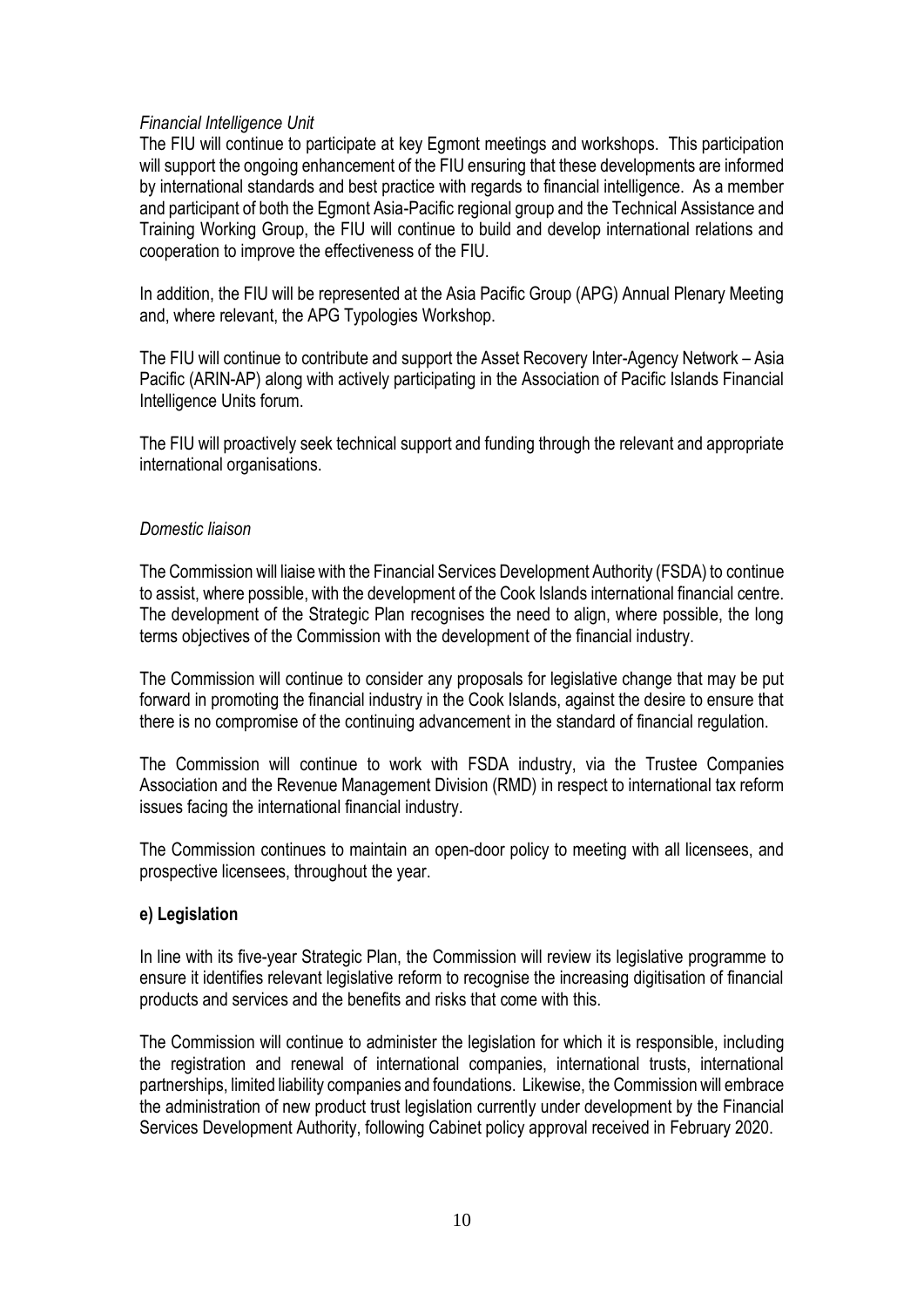The Commission will report on a periodic basis to the Minister of Finance on the legislation administered by the Commission and advise the Minister on any amendments recommended by the Commission, generally to enhance the performance of the Commission and the achievement of its objectives.

#### **f) Miscellaneous**

The Commission will continue to improve its governance and internal procedures, and utilise opportunities to benchmark against other regional and international organisations recognising the importance of having an appropriate balance between regulation and economic growth in the context of the Cook Islands.

The Commission will continue to monitor developments in respect to pending changes to government procedures, particularly in respect of COVID-19 readiness, to ensure that we are ready to consider any improvements to our current procedures that may be required.

The Commission will continue develop and promote its public awareness of financial scams in an effort to protect Cook Islanders financial assets. The public awareness campaign will be increased in 2021/22 in an effort to better inform the public of the 'red flags' consistently seen alongside scams.

Underpinning the Commission's activities for the year will be a continuing focus on the training and development of staff and strengthening the Commission's capacity, and ability, to perform its tasks. Continued focus will be given specifically to strengthening supervisory skills and capacity in respect to regulatory regimes addressing emerging risks. In addition, management and leadership training will identified for the Deputy Commissioner.

Upskilling of staff, across the Commission, by attending structured training programmes, participation in joint reviews and attendance at international workshops will continue to be encouraged.

The Commission will undertake a thematic review based on cybersecurity risk for licensed financial institutions.

#### **Nature and scope of activity to be undertaken during the year commencing 1 July 2022**

The Commission will continue to fulfil its duty to administer legislation for which it is responsible.

Responsibilities of the Commission have grown progressively and are expected to continue to grow, thus it is anticipated that the activities listed below will require continued focus in future years. In particular, but without limiting the extent of the Commission's duties to be performed in the coming years, the Commission will:

(a) Continue to monitor the long-term impact of the COVID-19 global pandemic on licensed financial institutions, and where necessary undertake relevant supervisory action;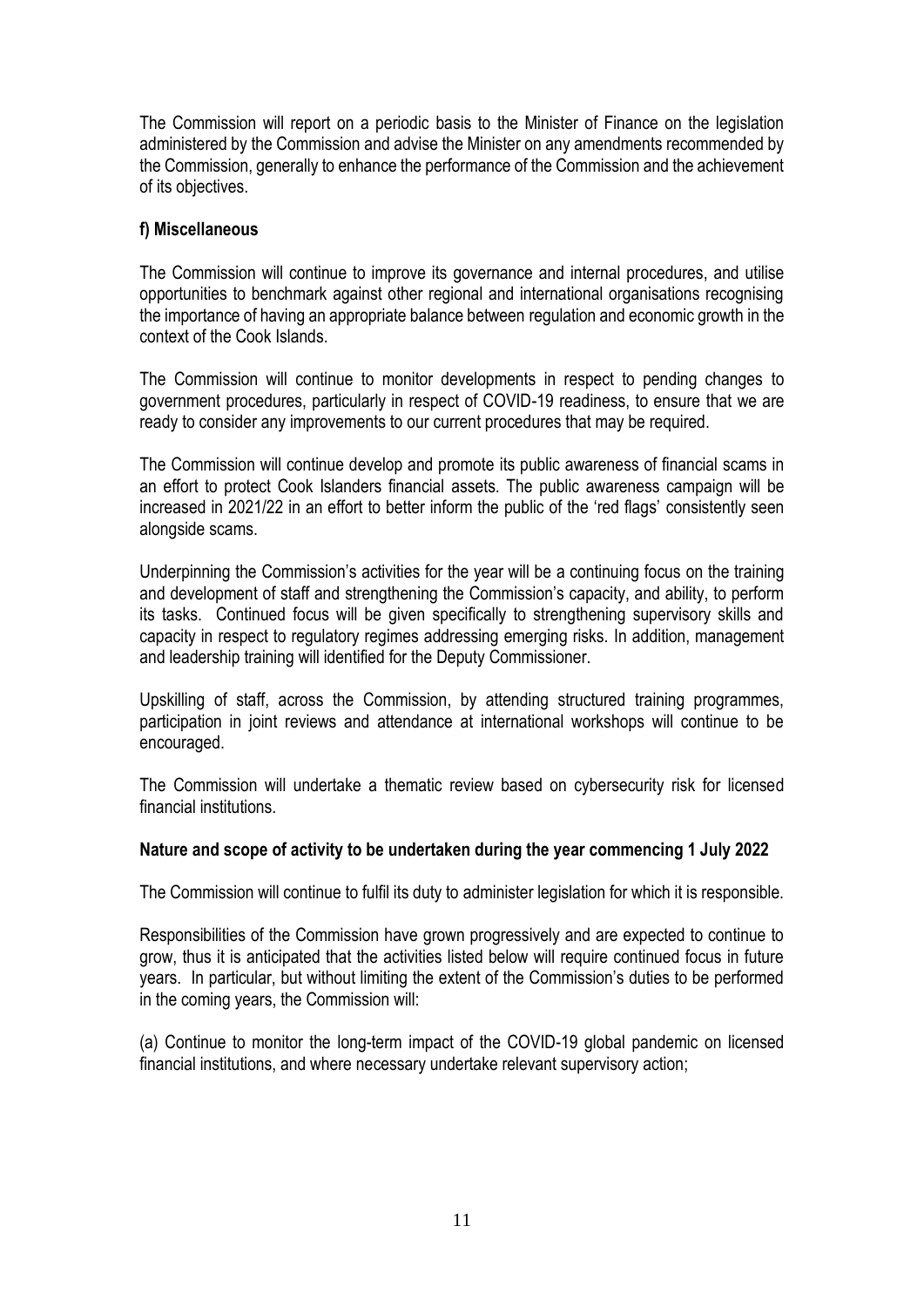(b) Undertake the prudential supervision, on a risk basis, of the following

**(i)** all banks holding banking licences to carry on banking business in the Cook Islands on a risk basis;

**(ii)** all insurers holding licences to conduct insurance business in the Cook Islands;

**(iii)** all insurance intermediaries licensed to conduct insurance business in the Cook Islands;

**(iv)** all money changing and remittance businesses licensed to conduct money changing and remittance business in the Cook Islands;

**(v)** all trustee companies licensed to conduct trustee business in the Cook Islands;

**(vi)** all captive insurance businesses licensed to conduct captive insurance business in the Cook Islands;

(c) Encourage and promote licensed financial institutions to carry out sound practices in relation to prudential matters;

(d) Consider and analyse, in a timely manner, all completed applications submitted to the Commission for a licence, registration or authorisation pursuant to any enactment the Commission administers;

(e) Efficiently oversee the requirements for registration and renewal of registration of international companies, international trusts, international partnerships, limited liability companies, foundations and any new entities that may be added in future;

(f) Proactively seek to make improvements to the regulatory framework and procedures which apply to licensed financial institutions;

(g) Investigate and prosecute matters under the Financial Intelligence Unit Act 2015, the Currency Declaration Act 2015/16 and the Financial Transactions Reporting Act 2017;

(h) Perform airport, airfreight or seaport duties for the purpose of enforcing the Currency Declaration Act 2015/16;

(i) Investigate and review the performance by licensed financial institutions and designated nonfinancial businesses and professions of their obligations pursuant to AML/CFT compliance;

(j) Enhance the confiscation of the proceeds of crime, and assist with the implementation of an Asset Recovery strategy;

(k) Assist in the management and mitigation of cybercrime and cyber enabled crime through the introduction of preventive measures, education, and where appropriate the investigation and prosecution of serious related criminal offences;

(l) Undertake a targeted review of specific high-risk threats and vulnerabilities as part of the national risk assessment of the Cook Islands;

(m) Evaluate the effectiveness of the implementation of the recommendations identified in the 2018 Cook Islands Mutual Evaluation Report;

(n) Continue to provide opportunities for training and professional development for staff; and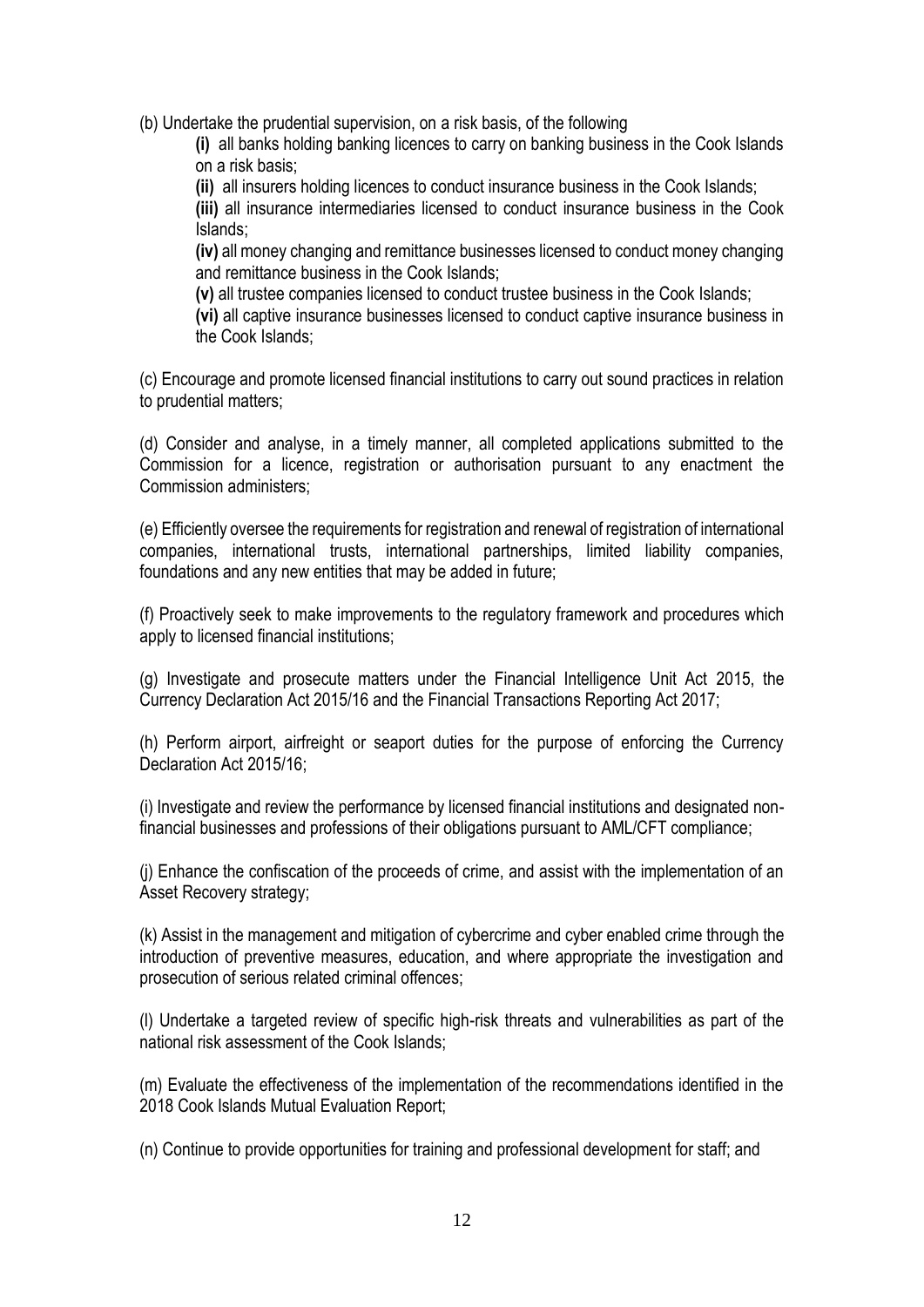(o) Efficiently attend to any other matters brought before the Commission.

The Commission will continue to enhance its capacity and ability to perform its obligations and achieve its objectives by continuing the professional development of staff and ensuring proper resourcing.

The Commission will also continue to report to the Minister of Finance on the suitability of the legislation administered by the Commission.

#### **Performance Targets for the years commencing 1 July 2022 and thereafter**

The Commission will seek to achieve the following targets:

(1) To conduct onsite examinations on banks, insurers, insurance intermediaries, trustee companies, captive insurers and money changing and remittance businesses licensed to carry out business in the Cook Islands on a risk basis. Improvements in internal risk rating models will assist to determine the level of regulatory oversight applied to licensed institutions.

(2) To undertake comprehensive offsite monitoring and reviews of all data supplied by licensees on a regular basis.

(3) To administer new applications for the licence of a financial institution on a timely basis with all applications being determined within the prescribed timeframe upon receipt of the completed application.

(4) To continue to benchmark, where relevant, our regulatory framework against international standards to ensure appropriate enhancements are identified and implemented in a timely manner.

(5) To administer the registration and renewal of registration of international companies, international trusts, international partnerships, limited liability companies and foundations efficiently, accurately and without delay.

(6) To keep under on-going review legislation administered by the Commission with a view to recommending amendments to reflect changes in the global financial environment, including best international supervisory and regulatory practice.

(7) To enhance the skills of supervisory staff, principally by use of technical training provided by the Pacific Financial Technical Assistance Centre, the International Monetary Fund, the Financial Stability Institute, the Egmont Group of FIUs, and other technical assistance programmes including short term training with the Reserve Bank of New Zealand, New Zealand Police, Austrac and other appropriate regulators.

(8) To maintain a structured programme for upskilling all staff of the Commission throughout the year.

(9) To report to the Minister of Finance on the legislation administered by the Commission by 30 September each year.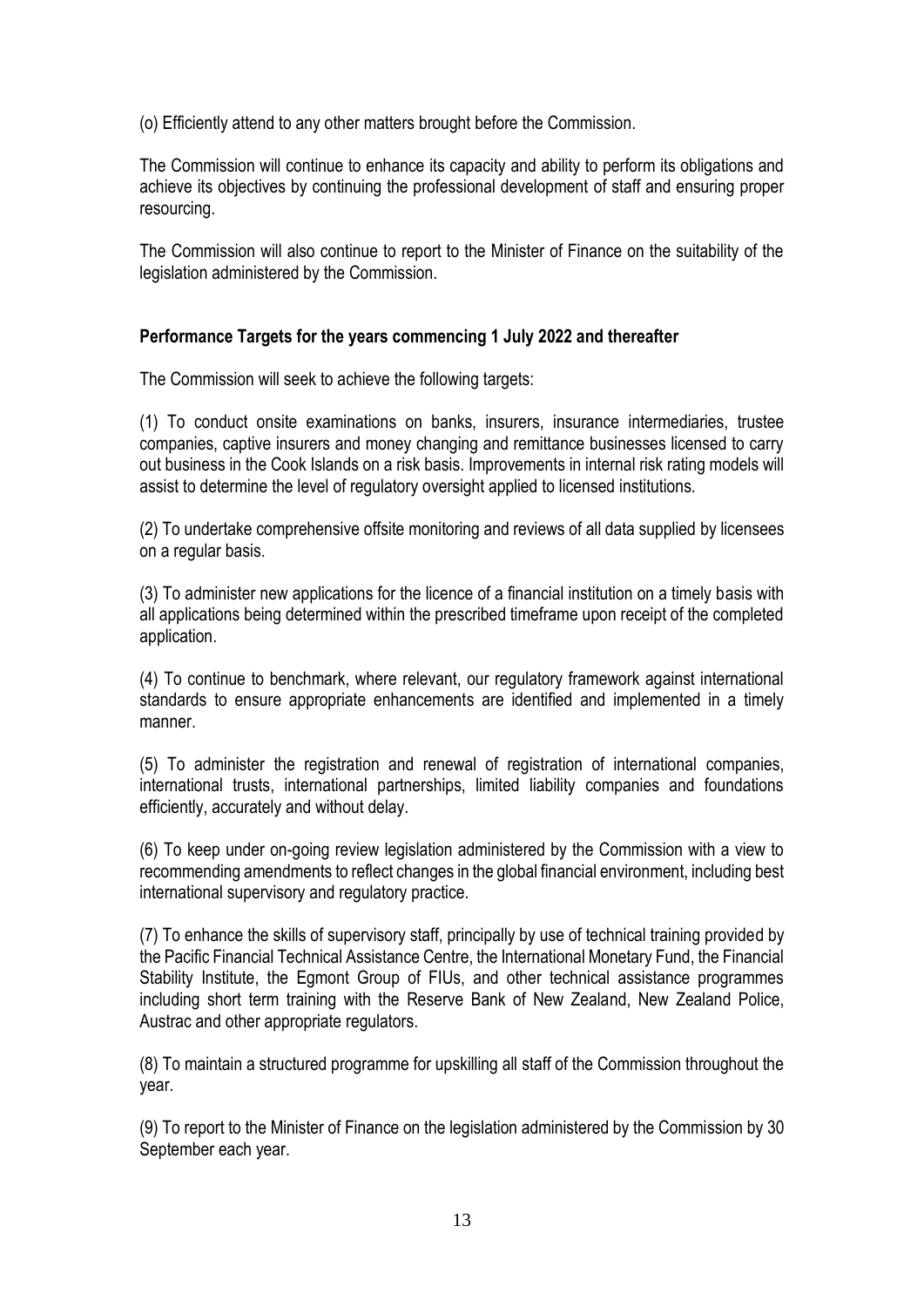(10) To undertake enforcement action where necessary to achieve the Commission's objectives.

(11) To continue to promote regular analysis of AML/CFT risk within the Cook Islands.

(12) To review policies, procedures and guidelines to administering the Financial Transactions Reporting Act 2017; measuring this against international standards and focusing on the effectiveness of the regime.

(13) To conduct, in each year, compliance reviews of licensed financial institutions and designated non-financial businesses and professions in respect of the financial transactions reporting regime.

(14) To effectively administer and enforce the Financial Intelligence Unit Act 2015 and the Currency Declaration Act 2015/16.

(15) To continue to coordinate the implementation of recommendations arising from the Cook Islands 2018 Mutual Evaluation Report.

(16) To efficiently attend to all other obligations under the legislation which the Commission has responsibility to administer.

#### **The Financial Resources required to achieve the Performance Targets**

The economic and operational climate within which this jurisdiction, like all small international financial centres, operates remains subject to ongoing pressure to enhance disclosures and increase reporting in line with international best practice. As compliance measures have become more burdensome, and competition in bigger jurisdictions have become more impactful, growth has reduced. Accordingly, the estimates below are prudently based on the assumption that there will be a two percent net negative growth in the industry during the 2021/22 financial year.

#### **Expenditure**

The estimated expenditure of the Commission for the year ended 30 June 2022 is as follows:

| <b>PERSONNEL</b>                    | \$      | \$      |
|-------------------------------------|---------|---------|
|                                     |         |         |
| Salaries (incl Superannuation)      | 695,000 |         |
| Staff Training, Travel and Expenses | 15,700  |         |
|                                     |         | 710,700 |
| <b>BOARD</b>                        |         |         |
| Fees                                | 84,000  |         |
| <b>Expenses</b>                     | 6,200   |         |
|                                     |         | 90,200  |
| <b>COMMISSIONER</b>                 |         |         |
| <b>Contractual Expenses</b>         | 1,500   |         |
| Entertainment                       | 1,500   |         |
| Travel                              | 10,000  |         |
|                                     |         | 13,000  |
| <b>DEPUTY COMMISSIONER</b>          |         |         |
| <b>Contractual Expenses</b>         | 0       |         |
| Travel                              | 5,000   |         |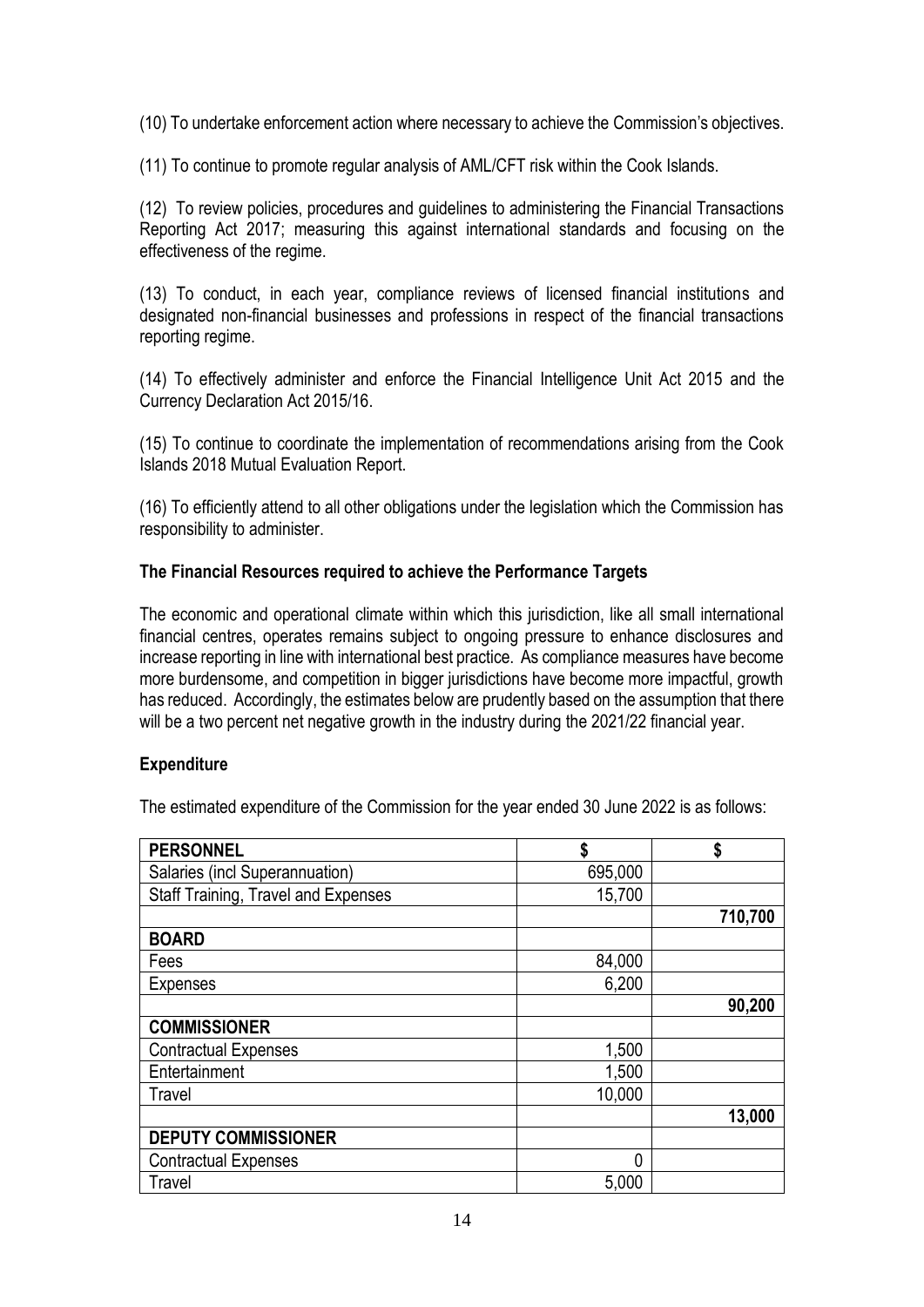|                                                    |          | 5,000     |
|----------------------------------------------------|----------|-----------|
| <b>HEAD OF THE FIU</b>                             |          |           |
| <b>Contractual Expenses</b>                        | 1,200    |           |
| Entertainment                                      | 600      |           |
| Travel                                             | 10,000   |           |
|                                                    |          | 11,800    |
| <b>OPERATING EXPENSES</b>                          |          |           |
| <b>Audit Fee</b>                                   | 3,000    |           |
| <b>Advertising &amp; Promotion</b>                 | 2,400    |           |
| <b>Bank Fees</b>                                   | 1,500    |           |
| Cleaning                                           | 5,600    |           |
| Communications                                     | 6,000    |           |
| Computer Costs (incl FIU Wizard)                   | 32,000   |           |
| Conferences & Workshops                            | $\Omega$ |           |
| COVID-19 Expenses                                  | 75,000   |           |
| Depreciation (Fixed Assets)                        | 22,700   |           |
| Amortisation (Software)                            | 61,500   |           |
| <b>Education &amp; Awareness</b>                   | 12,000   |           |
| Electricity                                        | 12,000   |           |
| <b>Expensed Equipment</b>                          | 4,000    |           |
| <b>General Expenses</b>                            | 4,000    |           |
| Insurance                                          | 4,500    |           |
| Maintenance                                        | 6,000    |           |
| <b>Motor Vehicle Expenses</b>                      | 5,800    |           |
| <b>Office Rental</b>                               | 36,000   |           |
| <b>Office Supplies</b>                             | 6,000    |           |
| <b>Online Registry Operating Expenses</b>          | 65,000   |           |
| Online Prudential Filing System Operating Expenses | 22,500   |           |
| <b>Operation Costs</b>                             | 15,000   |           |
| <b>Professional Service Fees</b>                   | 40,000   |           |
| Subscriptions                                      | 31,000   |           |
|                                                    |          |           |
| <b>TOTAL EXPENDITURE</b>                           |          | 473,500   |
|                                                    |          |           |
| <b>TOTAL OUTGOINGS</b>                             |          | 1,304,200 |

#### **Revenue**

The financial resources available to the Commission to carry out its undertaking and to achieve its performance targets are:

(a) All licence, registration and miscellaneous fees payable under the following enactments:

Banking Act 2011 Captive Insurance Act 2013 Foundations Act 2012 Insurance Act 2008 International Companies Act 1981/82 International Partnerships Act 1984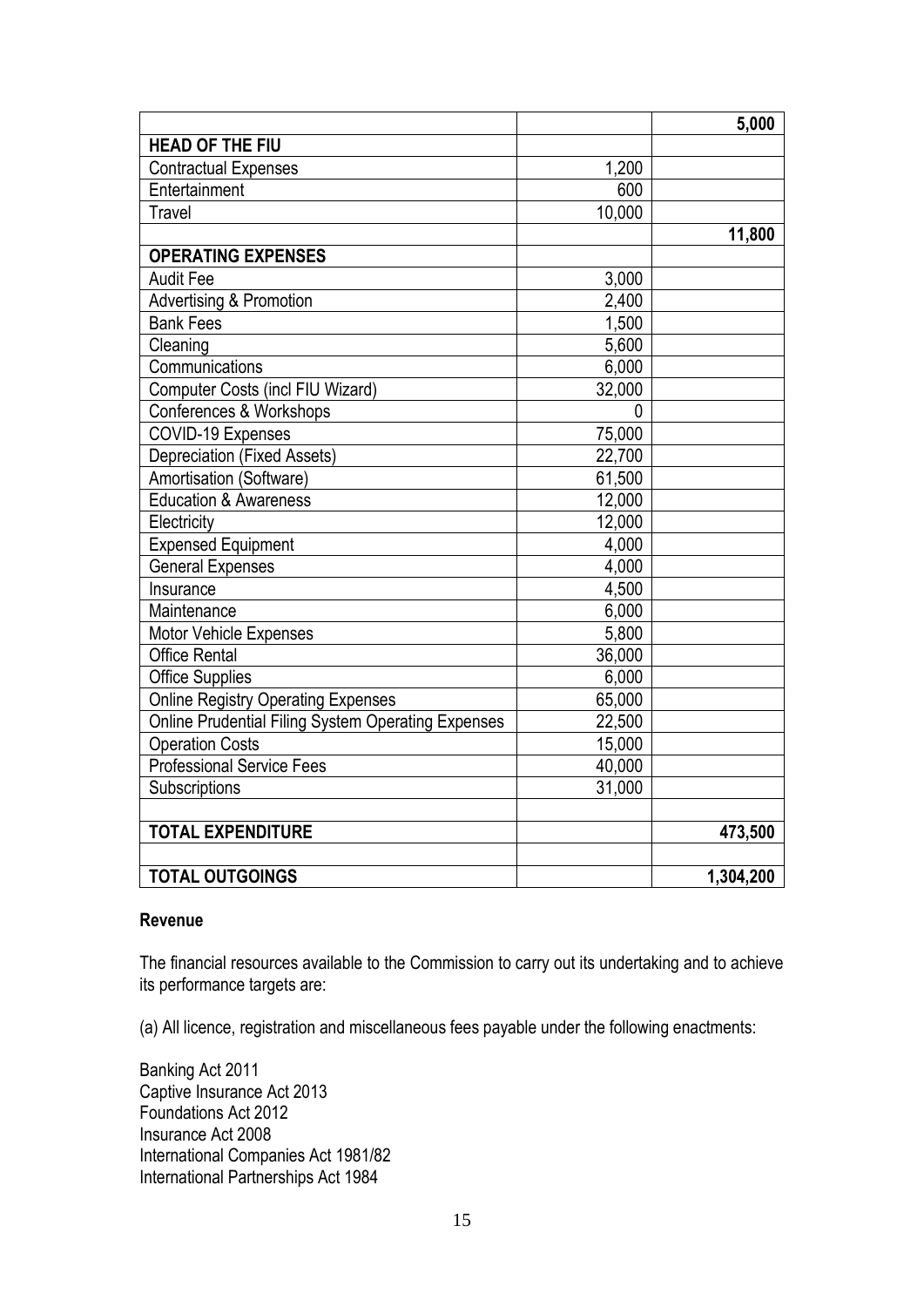International Trusts Act 1984 Limited Liability Companies Act 2008 Money-changers and Remittance Businesses Act 2009 Trustee Companies Act 2014

The estimated fees from these sources for the year 1 July 2021 to 30 June 2022 are \$1,363,367 (net of VAT).

Although all amounts are in New Zealand dollars, registry fees payable to the Commission are denominated in US dollars and income is therefore subject to currency exchange fluctuations. The rate of \$0.70 was used to prepare these figures.

These estimates are based on the number of international companies decreasing but that international trusts, limited liability companies and foundations remaining in line (or slightly above) the actual 2020/21 registry numbers.

A further amount of miscellaneous operating revenue and interest totalling \$100,600 is also expected to be generated.

#### **The estimated revenue is as follows:**

| <b>REVENUE</b>                                  |           |
|-------------------------------------------------|-----------|
| <b>Bank Licences</b>                            | 55,391    |
| <b>Insurance Licences</b>                       | 25,827    |
| Money Changing and Remittance Business Licences | 3,303     |
| <b>Trustee Company Licences</b>                 | 31,652    |
| Foundations                                     | 19,006    |
| <b>International Companies</b>                  | 283,044   |
| <b>International Partnerships</b>               | 410       |
| <b>International Trusts</b>                     | 841,429   |
| <b>Limited Liability Companies</b>              | 103,305   |
| Miscellaneous Revenue                           | 100,600   |
|                                                 |           |
| <b>TOTAL REVENUE</b>                            | 1,463,967 |

In accordance with section 24(2) of the Financial Supervisory Commission Act 2003, excess funds will be paid to the Cook Islands Government. It is anticipated that the Commission will return an excess to government of \$160,000 during the 2021/22 financial year.

#### **For the year ended 30 June 2023 income and expenditure is projected as follows:**

| <b>REVENUE*</b>                           | 1,463,967 |
|-------------------------------------------|-----------|
|                                           |           |
| <b>EXPENDITURE</b>                        |           |
| Personnel expenses including Board        | 800,900   |
| Operating expenses including Depreciation | 503,300   |
|                                           |           |
| <b>EXCESS</b>                             | 159,767   |